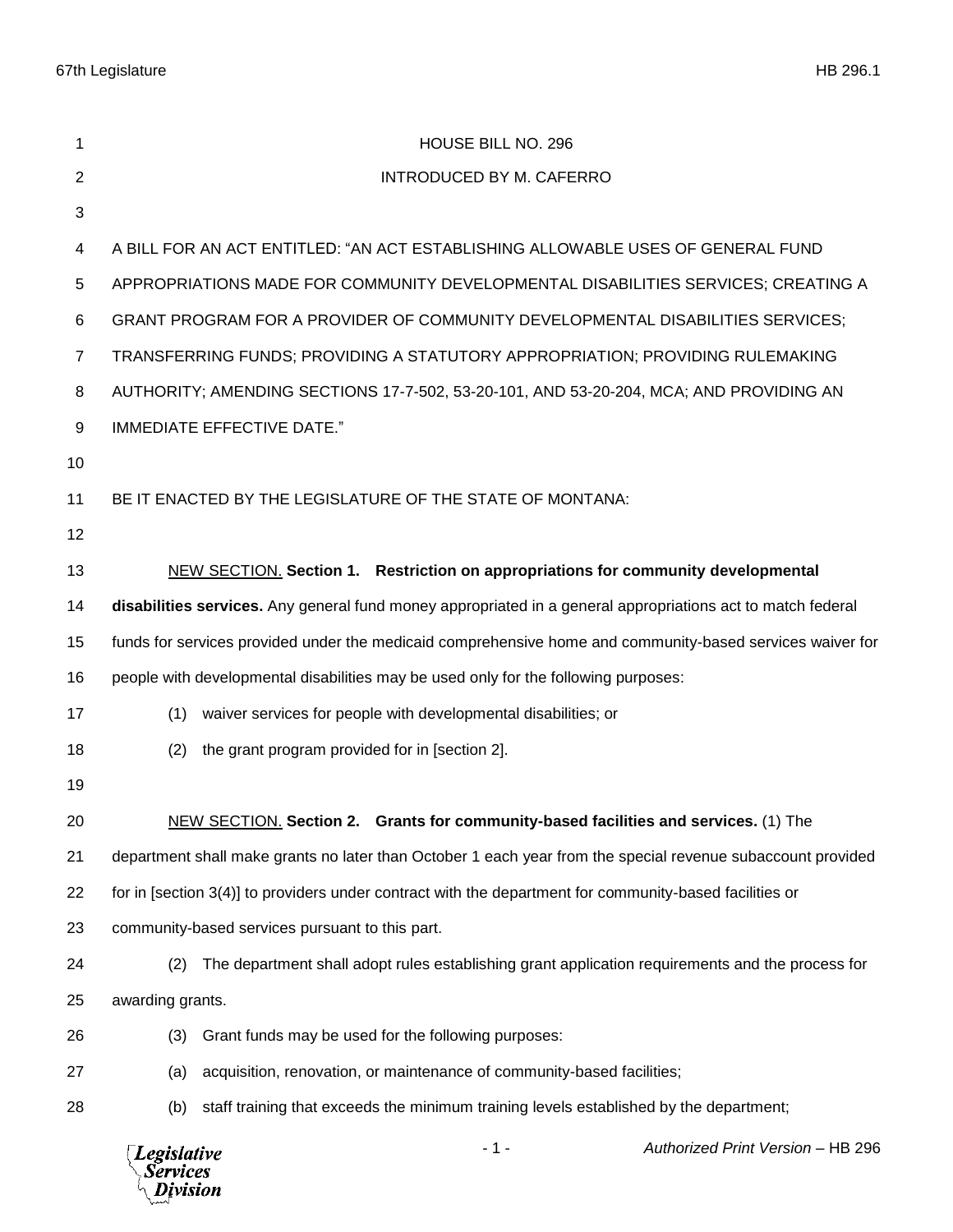|                | Authorized Print Version - HB 296<br>$-2-$<br>Legislative<br>Services<br>Division                                           |
|----------------|-----------------------------------------------------------------------------------------------------------------------------|
| 28             | share of services provided under the comprehensive home and community-based services waiver for people                      |
| 27             | Except as provided in subsection (4), money in the account may be used only to pay for the state's<br>(3)                   |
| 26             | Interest earned on money in the account must be deposited in the account.<br>(c)                                            |
| 25             | (iii) any other funding made available for the waiver program through the general fund.                                     |
| 24             | comprehensive home and community-based services waiver for people with developmental disabilities; and                      |
| 23             | (ii) the general fund share of any appropriation made to increase the number of slots in the                                |
| 22             | community developmental disabilities services;                                                                              |
| 21             | the general fund share of any appropriation made for a provider rate increase for providers of<br>(i)                       |
| 20             | into the special revenue account an amount equal to the amount transferred in fiscal year 2023 plus:                        |
| 19             | By July 15 in each subsequent fiscal year, the state treasurer shall transfer from the general fund<br>(b)                  |
| 18             | (ii) \$47,630,491 by July 15, 2022, for fiscal year 2023.                                                                   |
| 17             | \$46,319,421 by July 15, 2021, for fiscal year 2022; and<br>(i)                                                             |
| 16             | revenue account for the biennium beginning July 1, 2021:                                                                    |
| 15             | (a) The state treasurer shall transfer the following amounts from the general fund into the special<br>(2)                  |
| 14             | transferred annually by the state treasurer as specified in this section.                                                   |
| 13             | consisting of general fund money appropriated to the department for the developmental services division and                 |
| 12             | community developmental disabilities services special revenue account to the credit of the department                       |
| 11             | account and grant subaccount -- fund transfer -- statutory appropriations -- reports. (1) There is a                        |
| 10             | NEW SECTION. Section 3. Community developmental disabilities services special revenue                                       |
| 9              |                                                                                                                             |
| 8              | by the department by rule.                                                                                                  |
| $\overline{7}$ | other purposes involving community-based facilities or community-based services as established<br>(e)                       |
| 5<br>6         | payment for medical equipment needed by a person with developmental disabilities but not<br>(d)<br>covered by medicaid; and |
| 4              | (iii) the complexity of the care provided;                                                                                  |
| 3              | longevity in employment; or<br>(ii)                                                                                         |
| $\overline{2}$ | acceptance of employment;<br>(i)                                                                                            |
| 1              | staff retention and recruitment efforts, including but not limited to lump-sum payments based on:<br>(c)                    |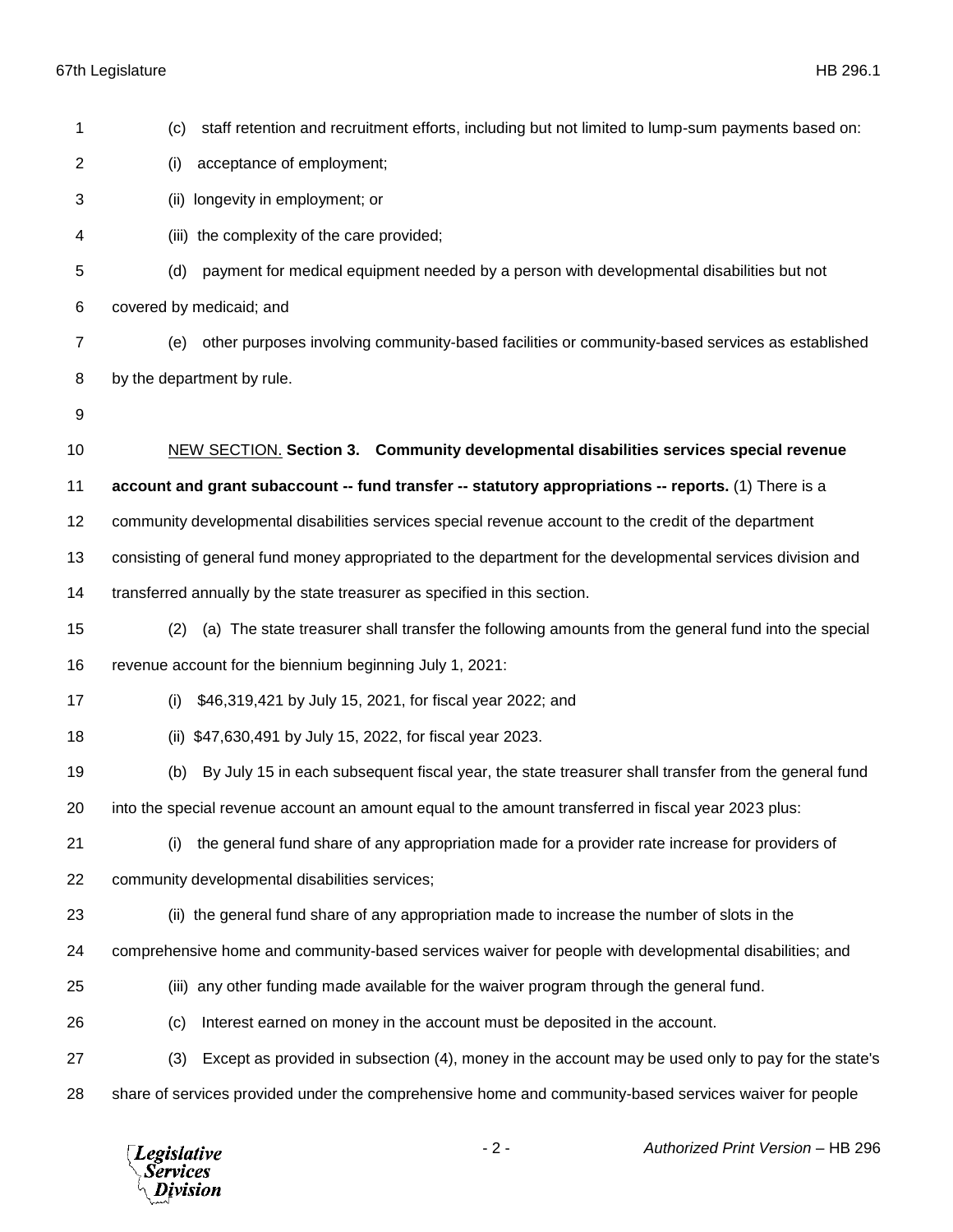- 3 - *Authorized Print Version* – HB 296 with developmental disabilities. (4) (a) There is a grant subaccount within the community developmental disabilities services special revenue account provided for in this section. (b) The state treasurer shall transfer into the grant subaccount any money in the special revenue account that is not encumbered for the costs described in subsection (3) in the previous fiscal year. The transfer must occur by July 30 each year. (5) Money in the community developmental disabilities services special revenue account is statutorily appropriated, as provided in 17-7-502, to the department for the purposes of subsection (3). (6) Money in the grant subaccount is statutorily appropriated, as provided in 17-7-502, to the department for the grant program provided for in [section 2]. **Section 4.** Section 17-7-502, MCA, is amended to read: "**17-7-502. Statutory appropriations -- definition -- requisites for validity.** (1) A statutory appropriation is an appropriation made by permanent law that authorizes spending by a state agency without the need for a biennial legislative appropriation or budget amendment. (2) Except as provided in subsection (4), to be effective, a statutory appropriation must comply with both of the following provisions: (a) The law containing the statutory authority must be listed in subsection (3). (b) The law or portion of the law making a statutory appropriation must specifically state that a statutory appropriation is made as provided in this section. (3) The following laws are the only laws containing statutory appropriations: 2-17-105; 5-11-120; 5-11- 407; 5-13-403; 5-13-404; 7-4-2502; 10-1-108; 10-1-1202; 10-1-1303; 10-2-603; 10-2-807; 10-3-203; 10-3-310; 10-3-312; 10-3-314; 10-3-802; 10-3-1304; 10-4-304; 15-1-121; 15-1-218; 15-31-1004; 15-31-1005; 15-35-108; 15-36-332; 15-37-117; 15-39-110; 15-65-121; 15-70-101; 15-70-130; 15-70-433; 16-11-119; 16-11-509; 17-3- 106; 17-3-212; 17-3-222; 17-3-241; 17-6-101; 17-7-215; 18-11-112; 19-3-319; 19-3-320; 19-6-404; 19-6-410; 19-9-702; 19-13-604; 19-17-301; 19-18-512; 19-19-305; 19-19-506; 19-20-604; 19-20-607; 19-21-203; 20-8- 107; 20-9-534; 20-9-622; 20-9-905; 20-26-617; 20-26-1503; 22-1-327; 22-3-116; 22-3-117; 22-3-1004; 23-4- 105; 23-5-306; 23-5-409; 23-5-612; 23-7-301; 23-7-402; 30-10-1004; 37-43-204; 37-50-209; 37-54-113; 39-71-

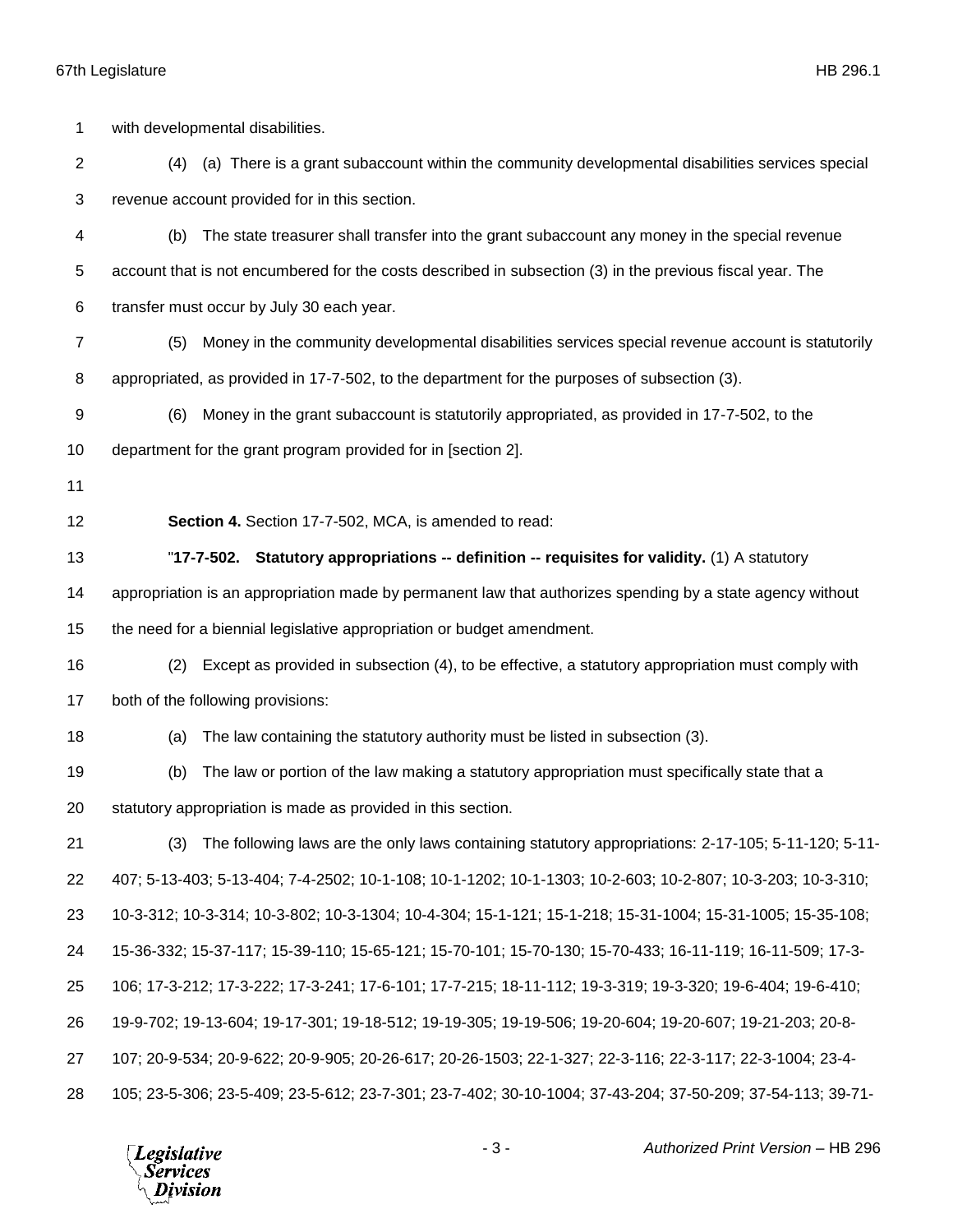503; 41-5-2011; 42-2-105; 44-4-1101; 44-12-213; 44-13-102; 50-1-115; 53-1-109; 53-6-148; 53-9-113; [section 3]; 53-24-108; 53-24-206; 60-11-115; 61-3-321; 61-3-415; 67-1-309; 69-3-870; 69-4-527; 75-1-1101; 75-5- 1108; 75-6-214; 75-11-313; 75-26-308; 76-13-151; 76-13-150; 76-17-103; 76-22-109; 77-1-108; 77-2-362; 80- 2-222; 80-4-416; 80-11-518; 80-11-1006; 81-1-112; 81-1-113; 81-7-106; 81-7-123; 81-10-103; 82-11-161; 85-2- 526; 85-20-1504; 85-20-1505; [85-25-102]; 87-1-603; 90-1-115; 90-1-205; 90-1-504; 90-6-331; and 90-9-306. (4) There is a statutory appropriation to pay the principal, interest, premiums, and costs of issuing, paying, and securing all bonds, notes, or other obligations, as due, that have been authorized and issued pursuant to the laws of Montana. Agencies that have entered into agreements authorized by the laws of Montana to pay the state treasurer, for deposit in accordance with 17-2-101 through 17-2-107, as determined by the state treasurer, an amount sufficient to pay the principal and interest as due on the bonds or notes have statutory appropriation authority for the payments. (In subsection (3): pursuant to sec. 10, Ch. 360, L. 1999, the inclusion of 19-20-604 terminates contingently when the amortization period for the teachers' retirement system's unfunded liability is 10 years or less; pursuant to sec. 73, Ch. 44, L. 2007, the inclusion of 19-6-410 terminates contingently upon the death of the last recipient eligible under 19-6-709(2) for the supplemental benefit provided by 19-6-709; pursuant to sec. 27, Ch. 285, L. 2015, and sec. 1, Ch. 292, L. 2015, the inclusion of 53-9-113 terminates June 30, 2021; pursuant to sec. 6, Ch. 291, L. 2015, the inclusion of 50-1-115 terminates June 30, 2021; pursuant to sec. 5, Ch. 383, L. 2015, the inclusion of 85-25-102 is effective on occurrence of contingency; pursuant to sec. 6, Ch. 423, L. 2015, the inclusion of 22-3-116 and 22-3-117 terminates June 30, 2025; pursuant to sec. 33, Ch. 457, L. 2015, the inclusion of 20-9-905 terminates December 31, 2023; pursuant to sec. 12, Ch. 55, L. 2017, the inclusion of 37-54-113 terminates June 30, 2023; pursuant to sec. 4, Ch. 122, L. 2017, the inclusion of 10-3-1304 terminates September 30, 2025; pursuant to sec. 55, Ch. 151, L. 2017, the inclusion of 30-10-1004 terminates June 30, 2021; pursuant to sec. 1, Ch. 213, L. 2017, the inclusion of 90-6-331 terminates June 30, 2027; pursuant to secs. 5, 8, Ch. 284, L. 2017, the inclusion of 81-1-112, 81-1-113, and 81-7-106 terminates June 30, 2023; pursuant to sec. 1, Ch. 340, L. 2017, the inclusion of 22-1-327 terminates July 1, 2023; pursuant to sec. 10, Ch. 374, L. 2017, the inclusion of 76-17- 103 terminates June 30, 2027; pursuant to sec. 5, Ch, 50, L. 2019, the inclusion of 37-50-209 terminates September 30, 2023; pursuant to sec. 1, Ch. 408, L. 2019, the inclusion of 17-7-215 terminates June 30, 2029; pursuant to secs. 11, 12, and 14, Ch. 343, L. 2019, the inclusion of 15-35-108 terminates June 30, 2027;

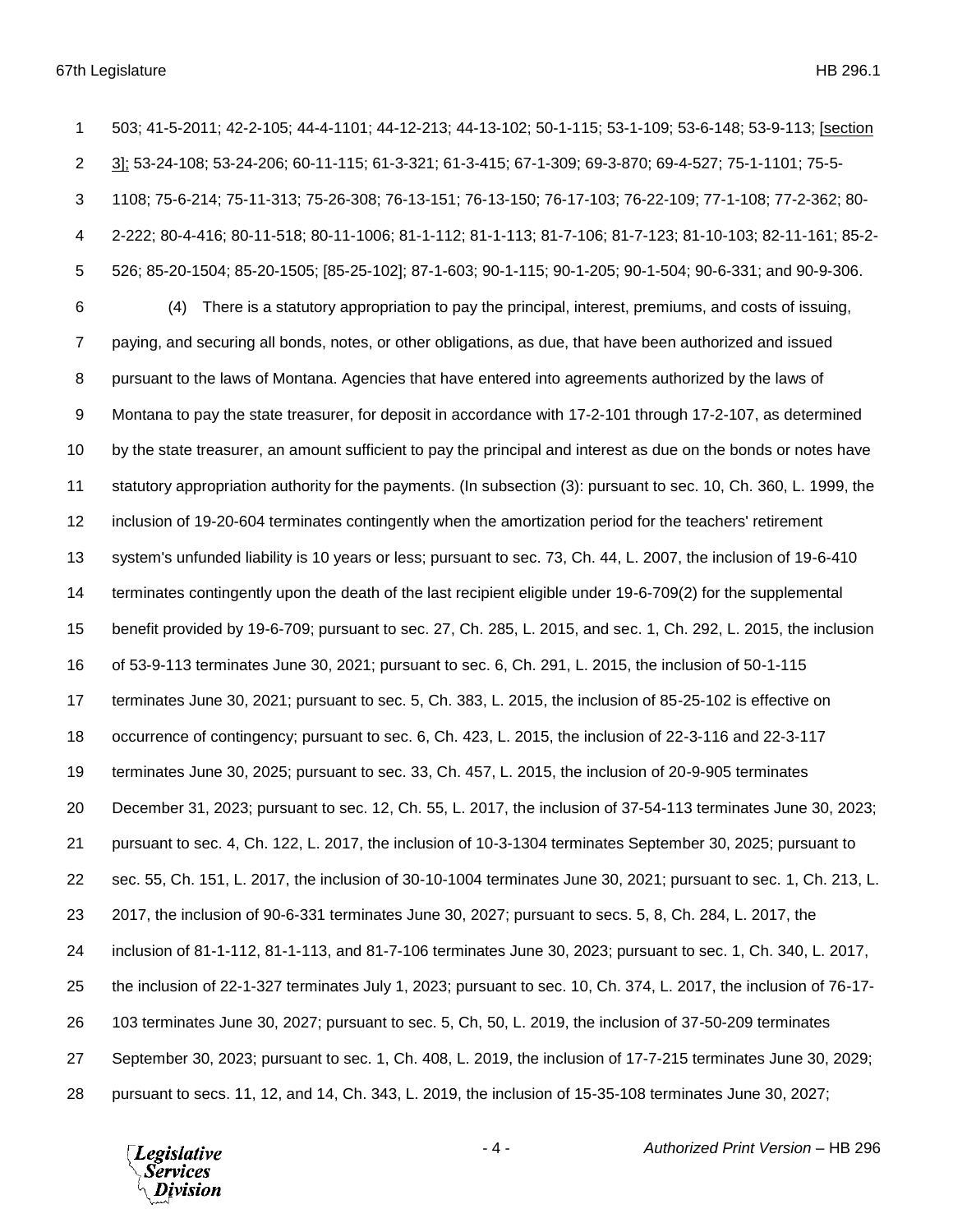| 1              | pursuant to sec. 7, Ch. 465, L. 2019, the inclusion of 85-2-526 terminates July 1, 2023; and pursuant to sec. 5,        |
|----------------|-------------------------------------------------------------------------------------------------------------------------|
| $\overline{2}$ | Ch. 477, L. 2019, the inclusion of 10-3-802 terminates June 30, 2023.)"                                                 |
| 3              |                                                                                                                         |
| 4              | Section 5. Section 53-20-101, MCA, is amended to read:                                                                  |
| 5              | "53-20-101. Purpose. The purpose of this part-chapter is to:                                                            |
| 6              | secure for each person who may be a person with developmental disabilities such the treatment<br>(1)                    |
| $\overline{7}$ | and habilitation as will be suited to the needs of the person and to assure ensure that such the treatment and          |
| 8              | habilitation are skillfully and humanely administered with full respect for the person's dignity and personal           |
| 9              | integrity;                                                                                                              |
| 10             | accomplish this goal whenever possible in a community-based setting;<br>(2)                                             |
| 11             | accomplish this goal in an institutionalized setting only when less restrictive alternatives are<br>(3)                 |
| 12             | unavailable or inadequate and only when a person is so severely disabled as to require institutionalized care;          |
| 13             | and                                                                                                                     |
| 14             | assure ensure that due process of law is accorded any person coming under the provisions of this<br>(4)                 |
| 15             | part chapter; and                                                                                                       |
| 16             | ensure that appropriations made for community services for people with developmental disabilities<br>(5)                |
| 17             | are used only to pay for or support those services."                                                                    |
| 18             |                                                                                                                         |
| 19             | Section 6. Section 53-20-204, MCA, is amended to read:                                                                  |
| 20             | "53-20-204. Rules. (1) The department may adopt rules necessary for the proper administration of                        |
| 21             | this part, including but not limited to rules for grant applications submitted pursuant to [section 2] and the criteria |
| 22             | for grant awards.                                                                                                       |
| 23             | The department shall adopt rules in cooperation with the board of nursing under which a properly<br>(2)                 |
| 24             | trained staff member of a facility providing services to persons with developmental disabilities under this part        |
| 25             | may assist and supervise a client of the facility in taking medication if the medication is usually self-               |
| 26             | administered and if a physician has prescribed the assistance."                                                         |
| 27             |                                                                                                                         |
| 28             | NEW SECTION. Section 7. Codification instruction. [Sections 1 through 3] are intended to be                             |

*Legislative*<br>\Services  $\setminus$ Division